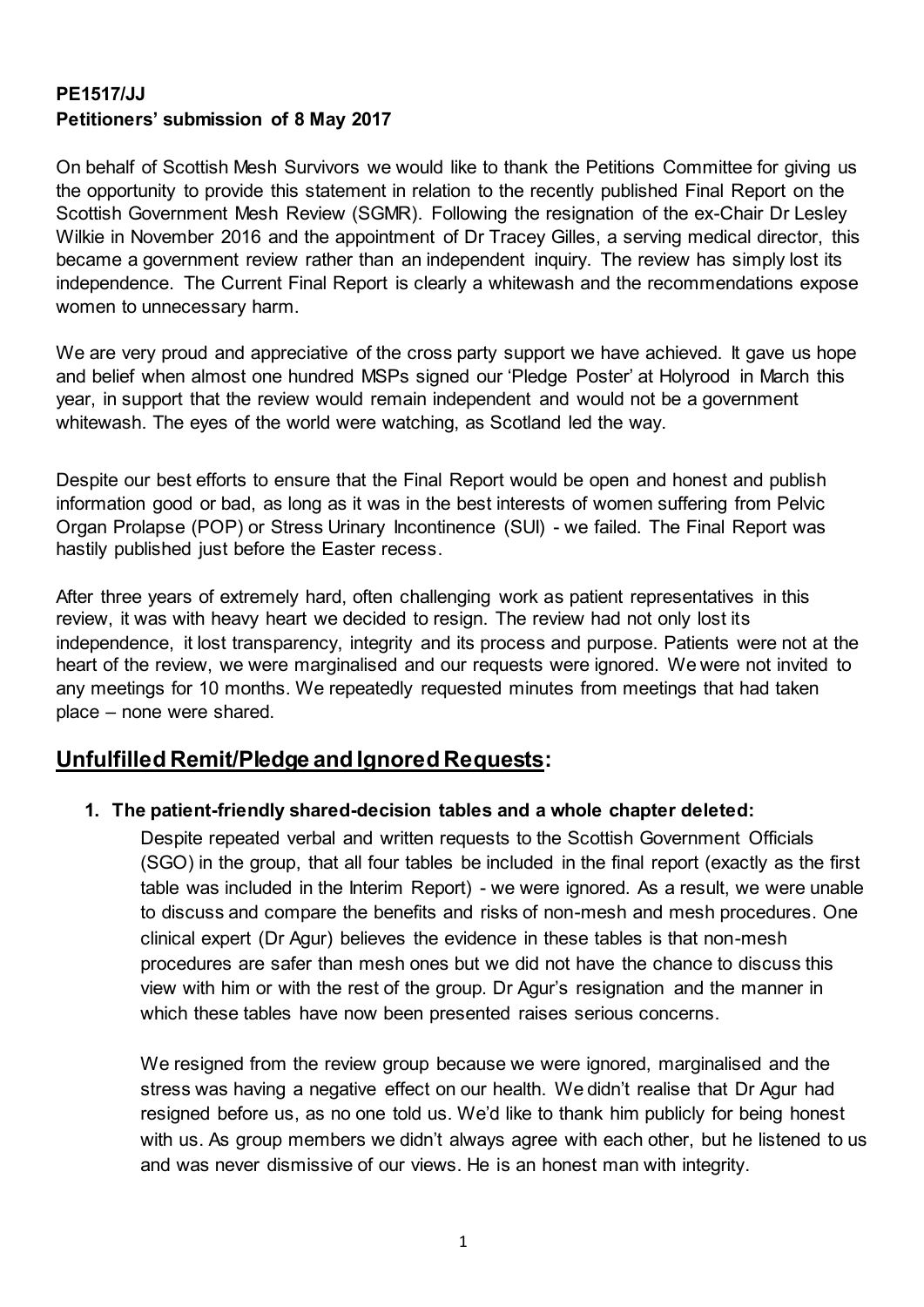**Eventually, and after concerns were raised about the omission of these tables, the SGOs have decided to publish the tables - scattered and fragmented. Table 2 is in an Appendix at the end of the main body of the report but Tables 1, 3 and 4 are outside the report and published online - hidden out of sight and among meeting minutes and agendas.** 

#### *Our questions:*

1.1 Why are all the patient-friendly shared-decision tables not together in one place inside the report? Why are they scattered and fragmented with Table 2 in an appendix while Tables 1, 3 and 4 are hidden away among the meetings minutes and agendas? 1.2 Why did the SGOs ignore our repeated requests since November 2016 to see these tables when they existed since May 2016?

### *Our Request:*

All four patient-friendly shared-decision tables must be put back together and the deleted Chapter restored and discussed.

### **2. Top research evidence on mesh adverse events totally ignored:**

Our repeated requests that the best study of the mesh adverse events (Blavais et al 2015) published in the top medical journal Nature be included in the report were ignored. The study shows that 1 in 7 women had serious adverse incidents of mesh.

#### *Our questions:*

2.1 How did SGOs not include this study in the report when it is the most important study describing the mesh adverse events?

2.2 Is that because it showed a high rate of mesh adverse events?

2.3 Is there evidence that this study was on the agenda for discussion in any review meeting?

### *Our Request:*

The review must discuss this study and the report must mention it.

### **3. Publishing a biased and misleading Chapter:**

The current Chapter 6 directs the reader to the conclusion that mesh procedures are better than non-mesh ones. It does so by describing all advantages of mesh procedures but not mentioning the important mesh-related adverse events, including the most common one of mesh erosion/exposure or the most serious one of chronic pain.

Conversely, it names the specific disadvantages of the standard non-mesh continence procedure (colposuspension) but does not mention any of its advantages. This chapter encourages surgeons to direct patients towards having mesh surgery which contradicts Conclusion 1 of shared-decision making.

While Chapter 6 of the Independent Interim Report describes one procedure in ten pages, the current chapter 6 of the final report describes over seven procedures in less than four pages! It sends the wrong message to surgeons that the transobturator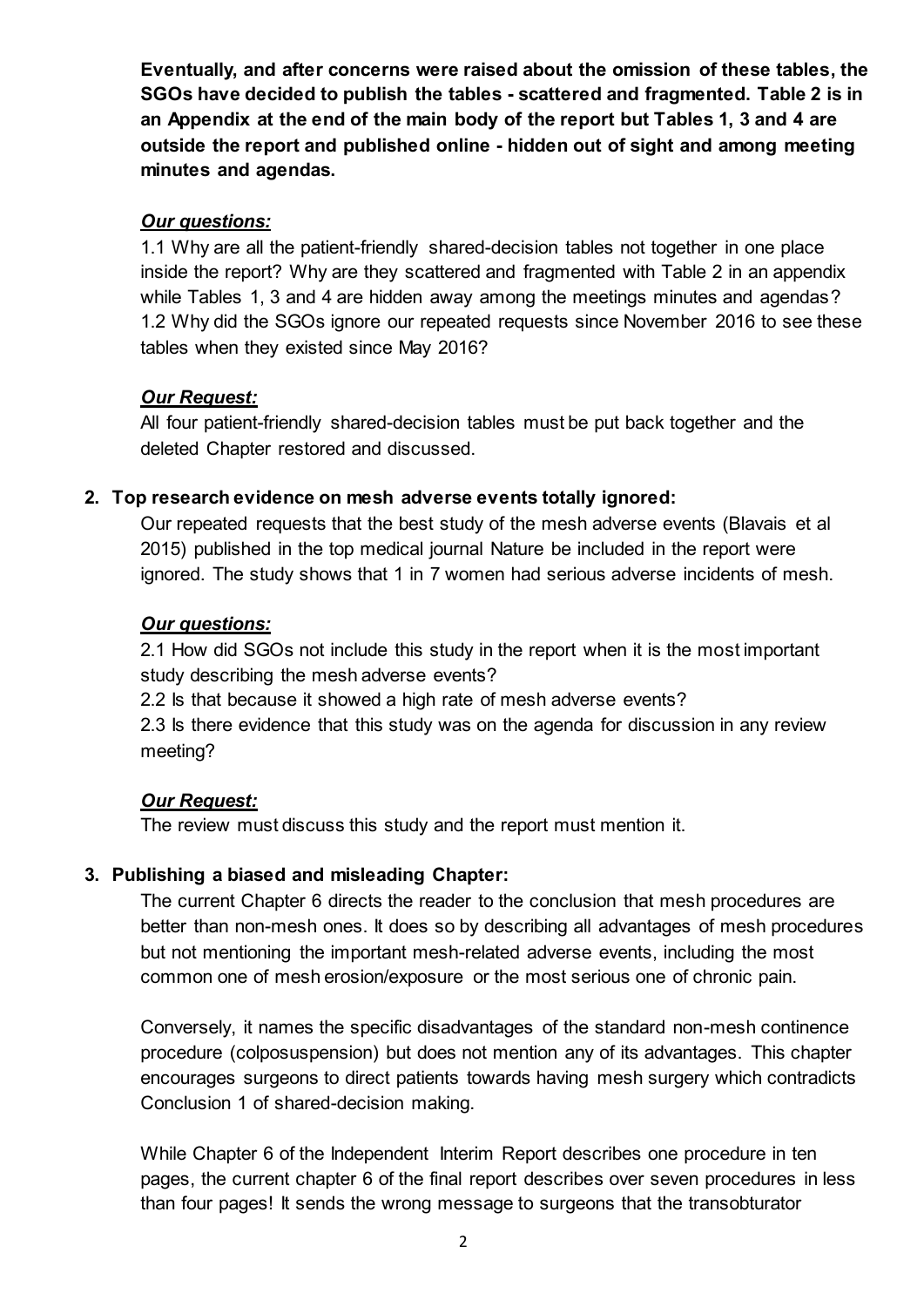procedure is OK and ignores the risk of pain. It also suggests the transobturator mesh tape can be removed, which clearly contradicts what all clinicians agreed on in our updated and approved Patient Information Leaflet.

#### *Our questions:*

3.1 Who wrote this chapter and was it approved by all members?

3.2 Why did it not mention the most common adverse event of mesh surgery (erosion)? 3.3 Why did it not mention the most serious adverse event of mesh surgery (chronic pain and inability to have sex)?

3.4 Why did it not mention the advantages of non-mesh surgery when it did mention the advantages of mesh surgery?

### *Our Request:*

The report must remove the biased chapter and replace it with the well-balanced original one with its four detailed and patient-friendly tables.

# **4. Reporting of mesh adverse events made mandatory in the 11th hour:**

Our repeated requests for **mandatory** reporting to the Medicines and Healthcare products Regulatory Agency (MHRA) were ignored. Despite our repeated requests and despite the recommendation from prominent members of the review group, the three drafts of the final report circulated to the review group in January and February did not recommend mandatory reporting. Following our resignation and our meeting with the Cabinet Secretary for Health, Wellbeing and Sport Shona Robison, Chief Medical Officer Catherine Calderwood and others on 16 March 2017, the recommendation to make reporting mandatory was inserted by SGOs. This took place only 11 days before publication of the report and is clear indication that it is the government that is calling the shots, not the group members. **This provides further evidence that independence had been lost.** 

### *Our questions:*

4.1 Why did SGOs ignore all our requests (and those from prominent group members) to make reporting of adverse events **mandatory**?

4.2 Were there any members of the Review Group opposed to mandatory reporting? 4.3 For what reason did SGOs suddenly change their position and agree to mandatory reporting 11 days before publication of the report?

## **5. Failure to recommend mandatory recording of mesh procedures on a national registry:**

Our repeated requests for **mandatory** recording of mesh procedures and follow-up data to a national database were ignored. Despite our repeated requests and despite the recommendation from the two representatives of the clinical societies, the final report failed to recommend mandatory reporting.

### *Our questions:*

5.1 How will SG be able to obtain accurate information on the adverse event rate if the surgeon's recording of mesh procedures (and their follow up) on national databases is not made **mandatory,** especially if national coding is incorrect?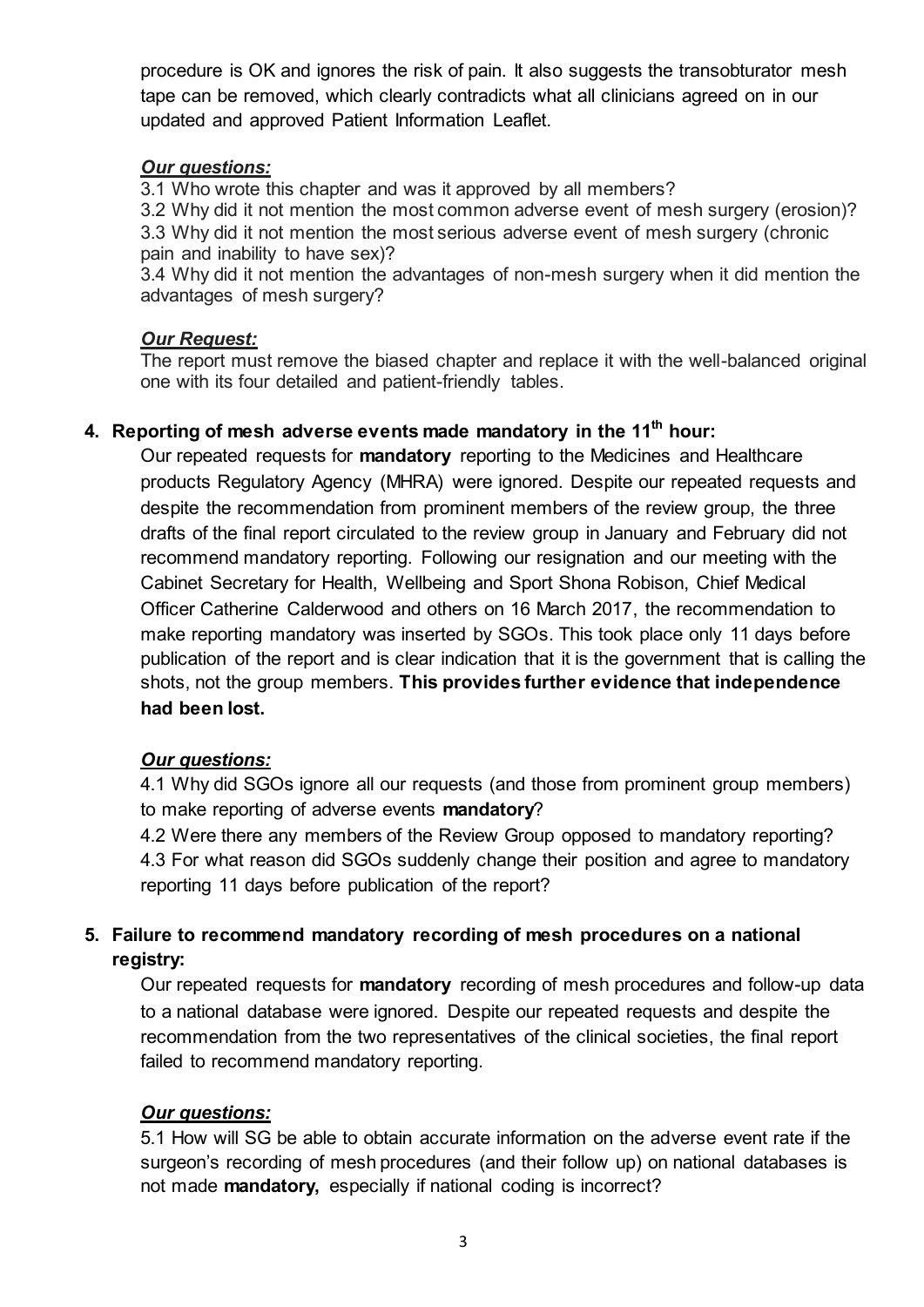5.2 How will SG improve the percentage of surgeons (currently 27% as reported by the two representatives of the clinical societies) who use the current database if recording remains voluntary?

## *Our Request:*

Recording of mesh procedures and follow-up data to a national database must be made mandatory if we are to obtain accurate figures in the future about the mesh adverse event rates.

## 6. **Failure to include 2017 figures from MHRA on the reported mesh adverse events:**

Our request that the report must include updated figures of adverse incidents reported to MHRA from Scotland – was simply ignored.

## *Our questions:*

6.1 How did SGOs not include the 2017 MHRA figures on the reported mesh adverse events?

6.2 What is the current total number of mesh adverse events reported to the MHRA? 6.3 Did SGOs ask the MHRA for the updated figures? When did that happen?

## *Our Request:*

The report must mention the updated 2017 figures from the MHRA.

## **7. Failure to include the 2016 FDA safety alert: Urogynecologic Surgical Mesh implants:**

Our repeated requests that the report must include US Food and Drug Administration (FDA) safety alert: Urogynecologic Surgical Mesh implants - Notification for Potential Counterfeit Raw Material, were ignored.

### *Our questions:*

7.1 How did SGOs not include the 2016 FDA alert while the matter of counterfeit material is being investigated?

### *Our Request:*

The report must mention the 2016 FDA alert to warn women and clinicians of additional potential risks.

## 8. **Failure to include the EU Reclassification of mesh to the highest risk category:**

We wrote to four SGOs group members and the Cabinet Secretary herself on 27 February 2017 informing them of this important EU announcement when it was made. This was ignored.

### *Our questions:*

8.1 How did SGOs not include the 2017 EU reclassification of mesh to the highest category?

8.2 Why does the SG report (page 12) still say mesh is a medium risk device?

### *Our Request:*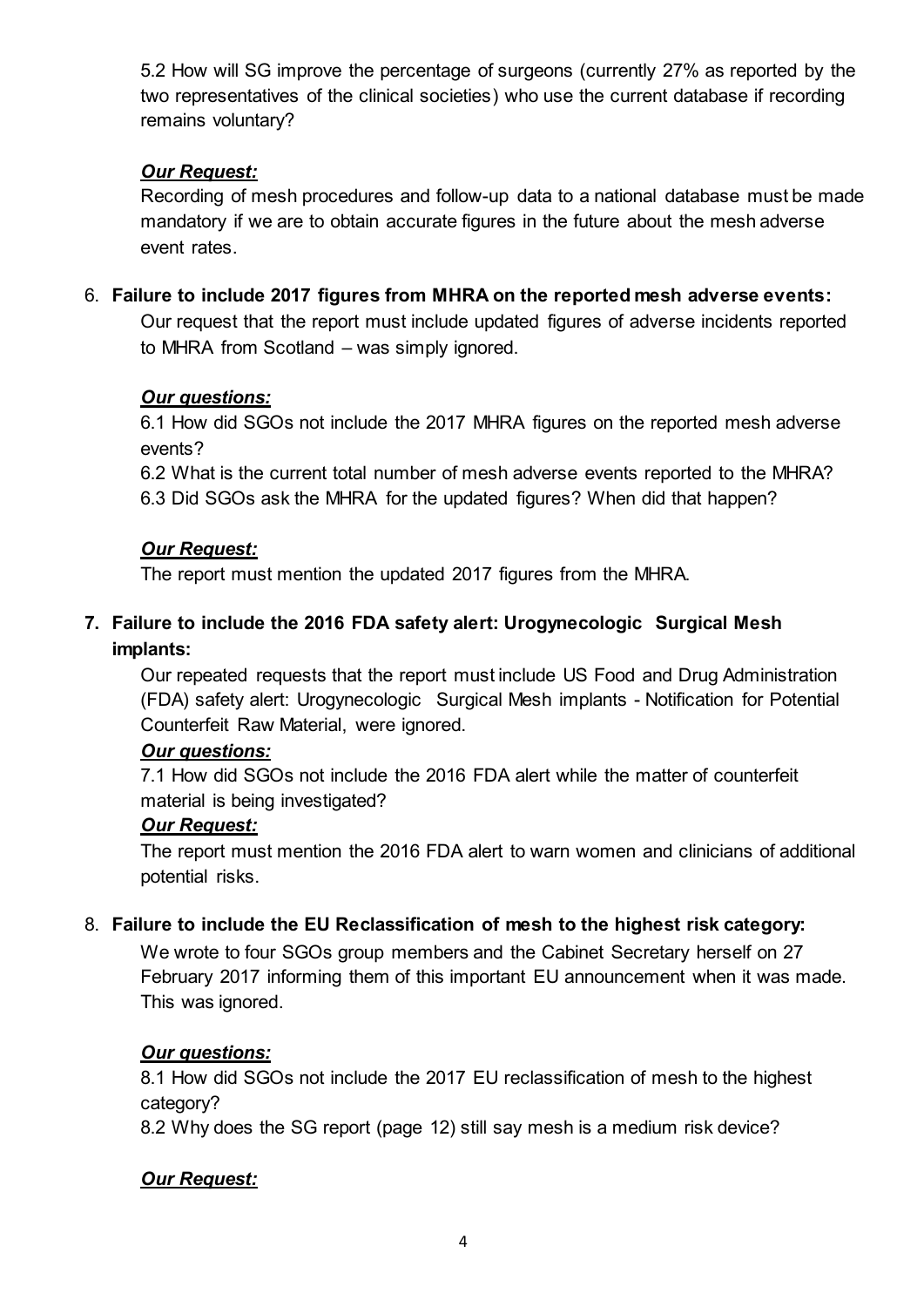The report must mention the approved EU proposal that mesh is now reclassified as highest risk medical device.

### **9. Failure to include the legal action of US Attorney Generals (AGs):**

Our repeated requests to include, in the legal chapter, the recent legal action from the AGs of California, Washington and Kentucky have been ignored. The AGs have initiated legal action against the main mesh manufacturer for failure to warn women of known mesh risks.

## *Our questions:*

9.1 How did SGOs not include the 2016 AGs legal action against the main mesh manufacturer?

9.2 How can the Final Report mention litigation by US patients and ignore the stronger litigation initiated by three US states?

### *Our Request:*

The legal chapter of the report must include the 2016 AGs legal action against the main mesh manufacturer. It is more important than the already mentioned legal action from individual mesh-injured American women.

#### 10.**Failure to remove our input after our resignation:**

Despite repeated clear communication, verbally and in writing to the Cabinet Secretary and the Chair of SGMR, that **ALL** Scottish Mesh Survivors (SMS) input be removed from patient Chapter 3 of the report, 11 days before the report published, this was ignored. We made it very clear that this report was **NOT** in our name. At our meeting with the Cabinet Secretary, CMO, Neil Findlay MSP and Jackson Carlaw MSP, the Cabinet Secretary acknowledged and noted our request to remove **ALL** our input – 11 days before the report was published. The Chair of the Review wrote to us six days after the meeting, asking us to confirm what aspects of our contribution we wished to be removed.

We responded as follows:

Please remove **ALL** our input including:

(a) Our input to Chapter 3, **including** that from the interim report and anything else planned for publication in Appendices or websites. This can be done in a similar manner to the way Chapter 6 of the interim report was deleted after it was already published. (b) SMS Minority Opinion and anything else planned for publication in Appendices or websites.

(c) Our October 2016 survey of women who had a complete removal of TVT mesh tapes and anything else planned for publication in Appendices or websites.

We have a legal and moral responsibility so please remove our names from this report. We didn't contribute to this report, we don't want an acknowledgement and we don't want associated with it.

# **THIS REPORT IS NOT IN OUR NAME.**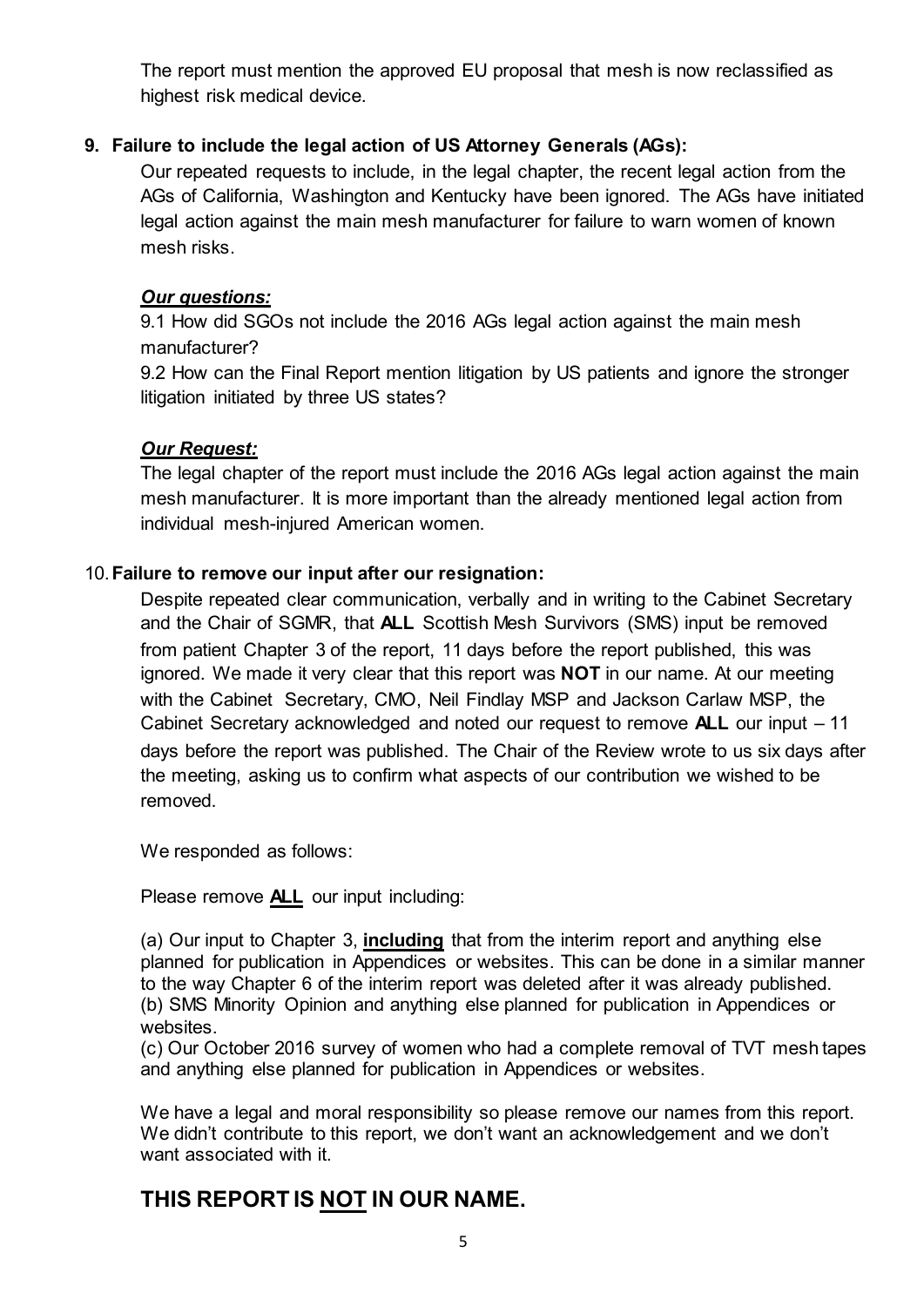### *Our questions:*

We still don't understand how the final report published our data against our expressed will.

10.1 Did the Cabinet Secretary Shona Robison ask the Chair Dr Gillies to delete our input in the chapter?

10.2 Did the Chair not comprehend the message communicated by the Cabinet Secretary?

10.3 How could the Chair ask us again when we had already resigned from the review and we had made it clear to the Cabinet Secretary that we wanted all our input removed?

## *Our Request:*

All our input in this whitewash report must be removed. We have a moral and legal responsibility towards the mesh-injured women we represent. We will say it again; **"This report is not in our name".**

In addition to all the above failures, the final report has failed to firm up the conclusions of the Interim Report

# **1- The disappearing concerns about the most common mesh procedure done in Scotland:**

The Interim Report had serious safety concerns about the Transobturator mesh procedure and restricted its use. This is the mesh procedure most commonly used in Scotland. Instead of firming up these concerns in the Final Report and stating that the risks outweigh the benefits, the SG report has recommended an alternative mesh procedure and stopped short of advising against the risky Transobturator procedure. This will put women at unnecessary risk and re-open the door for a procedure that none of the clinical experts in the group perform. All clinicians in the review group voluntarily stopped this procedure before the mesh suspension because of the risks. More details in the Appendix 2.

- Why did the final report remove the concerns expressed in the Interim Report with regards the transobturator procedure?
- If the procedure is entirely avoidable, its risks outweigh the benefits and its adverse events are irreversible, why didn't the Government explicitly recommend against its use?
- Why is the Interim Report concerned about this but the Final Report has removed these concerns and preferred to recommend the other procedure instead?
- Is there any new evidence we are unaware of that suggests re-opening the door for this transobturator procedure?

# **2- Reopening the door for surgeons Pelvic Organ Prolapse (POP) Mesh:**

Despite the long awaited PROSPECT study results and Scottish and International evidence agreeing of the huge and unnecessary risks of prolapse mesh, the SGMR suggests to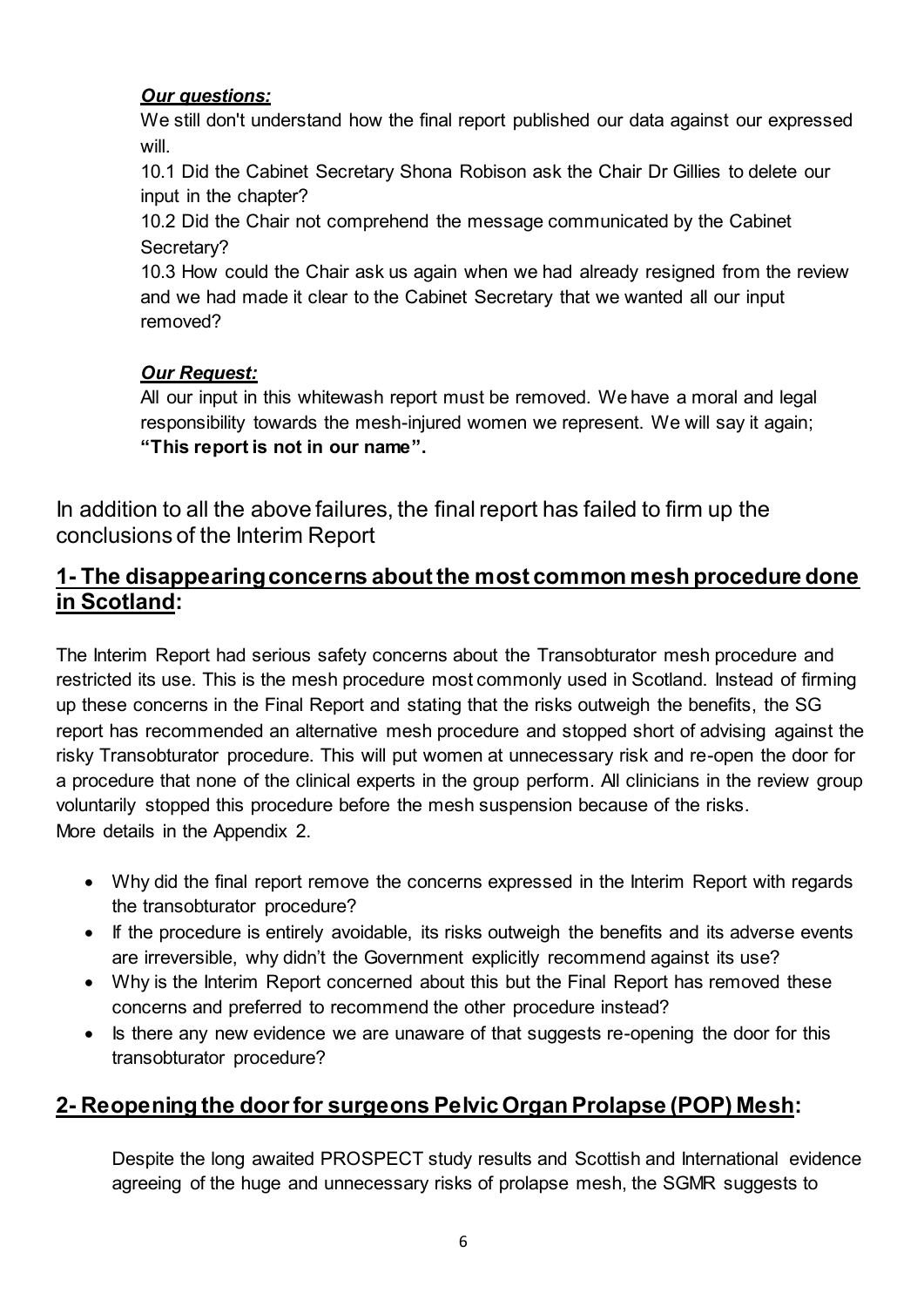surgeons they may consider this procedure in certain situations by adding the word '**routinely**'.

- Why does the SGMR consider it acceptable to re-open the door to the most risky prolapse procedure by adding **'routinely'** when all Scottish surgeons have already stopped doing it?
- Is there any evidence we are not aware of that suggests re-opening the door for this procedure, despite all surgeons in Scotland having closed the door for POP mesh?

# **3- Omitting the limitation of the ISD Study:**

The ISD data Chapter 4 has serious limitations such as: data is collected using patients that required a bed, did not include out-patients or GP visits. Patients enduring multiple mesh removals were only counted as one removal, which is so wrong. It fails to report the severity of the complications, the pain or impact on daily quality of living. Some patients are in wheelchairs or using walking aids. A mesh tape can be shown to be effective even when a patient is left in chronic pain. Some mesh injuries don't come to light until 10-15 years later. It may take years for polypropylene mesh to shrink, harden or fragment through the body.

We fear Dr Wood has used words that are her own assumptions, rather like assurance from surgeons describing mesh like 'the best thing since sliced bread'.

## **Statement conclusion:**

The four resignations within only four months of the publication of the report is an indication of a whitewash. The independent ex-chair, the lead expert clinician and the two patients supposed to be at the heart of this review have all resigned. Former Cabinet Secretary for Health and Wellbeing Alex Neil commented "without the confidence and trust of patients it is not worth the paper it is written on."

What is most important to us is that no other women will endure what we are going through because of the mesh procedures we had. The way forward is to refrain from lifting the mesh suspension until a judiciary or similar stand-alone independent body examines **ALL** the evidence in a transparent public manner. Until such a review is complete, suspension should mean a blanket suspension, including trials, and any mesh procedures by MDT must be verified by another clinical source out-with the MDT concerned. In the meantime the government can continue establishing all the safeguards of Conclusions 1 to 6 and ensure they are in place, being monitored and audited sufficiently. Do not apply Conclusions 7 and 8 and ask surgeons to restart harming women before ensuring that all safeguards in Conclusions 1 to 6 are well-implemented in all Scottish hospitals.

MHRA have confirmed that: *"While they (Scottish Government) can't ban the device being sold or supplied, they can decide not to use devices if they wish. That is a decision for them to consider."*

We look forward to and appreciate the offer to discuss these matters further and in depth at a subsequent meeting.

Thank you for your time and allowing the submission of this statement.

Elaine Holmes and Olive McIlroy Scottish Mesh Survivors Group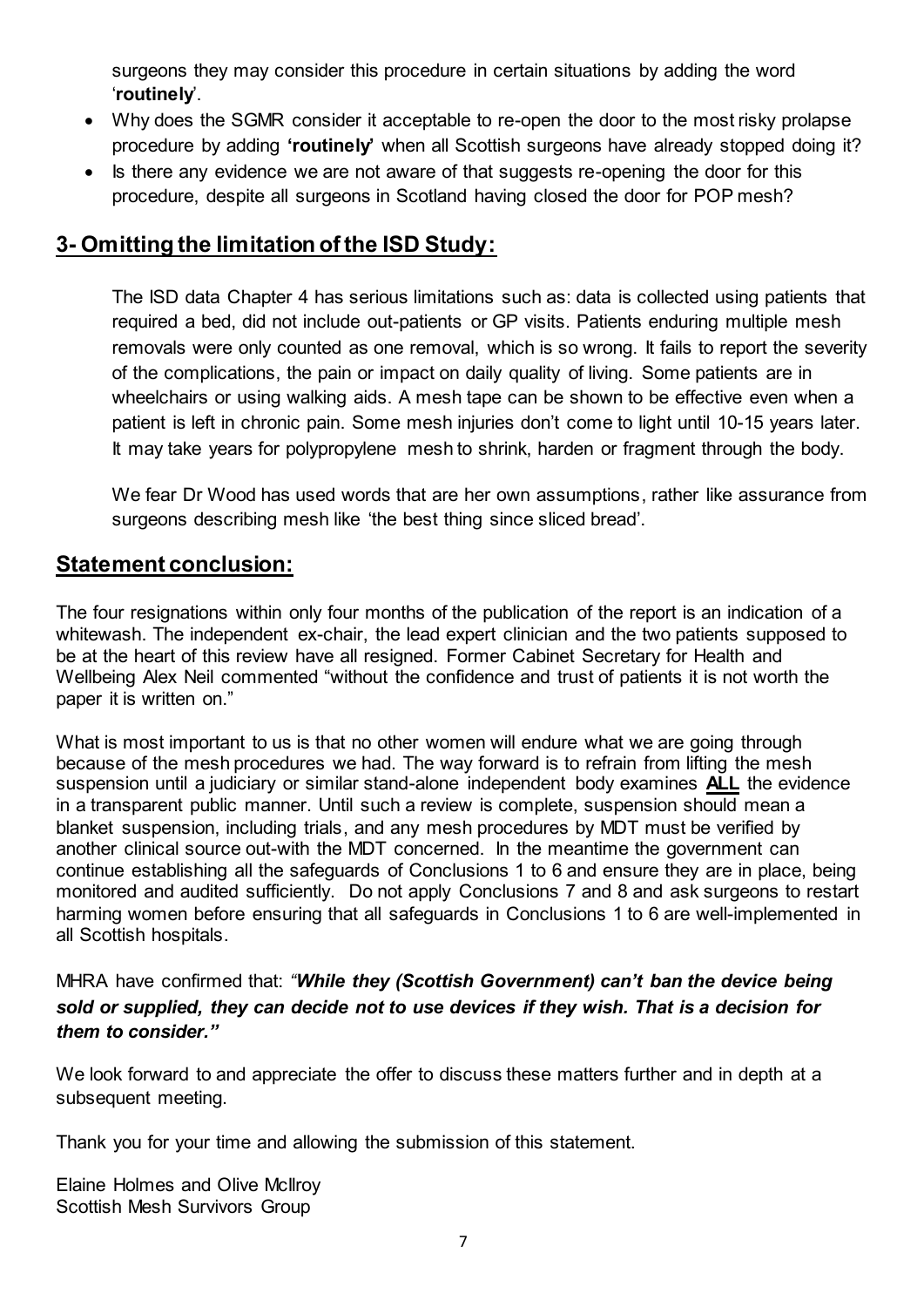## Appendix 1 **Notes on the suspension that was ignored by two main Scottish Health Boards:**

Alex Neil said: "When a Health Minister requests Health Boards to consider a request, he would take a dim view of any non-compliance." His requested mesh suspension was defied by certain health boards. Two of them, NHS Greater Glasgow & Clyde and NHS Lothian, where the most experienced clinicians dealing with mesh complications are based, continued to perform hundreds of mesh procedures… before they knew the outcome of the review investigation.

- How can two clinical expert SGMR group members who made their minds up about mesh and continued doing these procedures despite the suspension, give unbiased views to the Scottish Government on the safety of mesh?
- How many women were exposed to unnecessary harm?
- How many women were offered non-mesh alternative choices?
- How many women were fully informed of ALL known risks risks?

## **This is a betrayal of all Scottish Mesh Survivors and others who contributed to this report.**